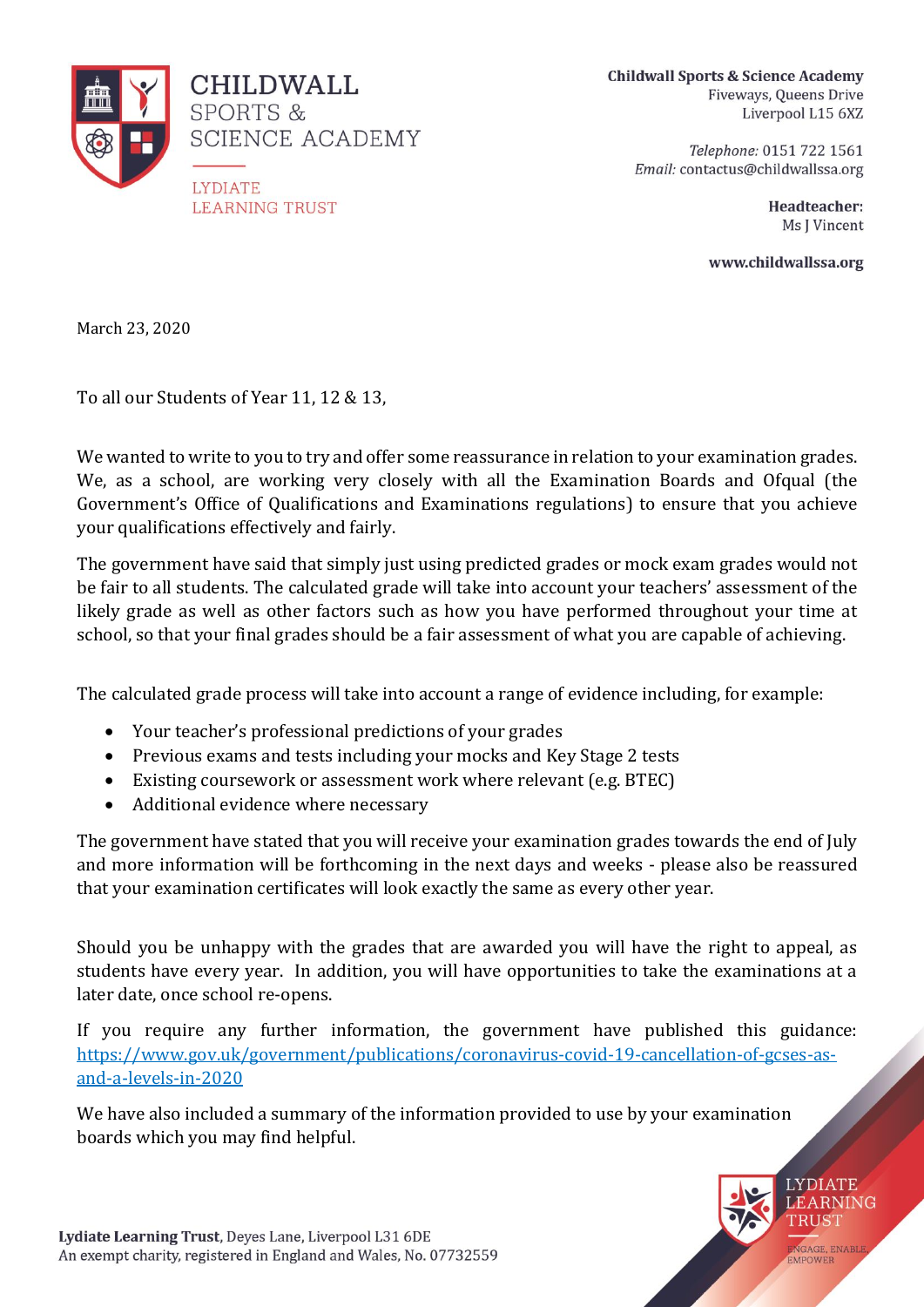We recognise that the academic year has ended abruptly, however we are confident that, with the support of your parents/carers and the solid education that you have received to date, you will resume your education with gusto when your learning journey once again commences. Remember, you have developed not just academic skills, but grown socially and emotionally to be the young, resilient person you are today. We are very proud of you and confident that you will go on to do well in the future.

Yours Sincerely,

Ms J E Vincent Headteacher

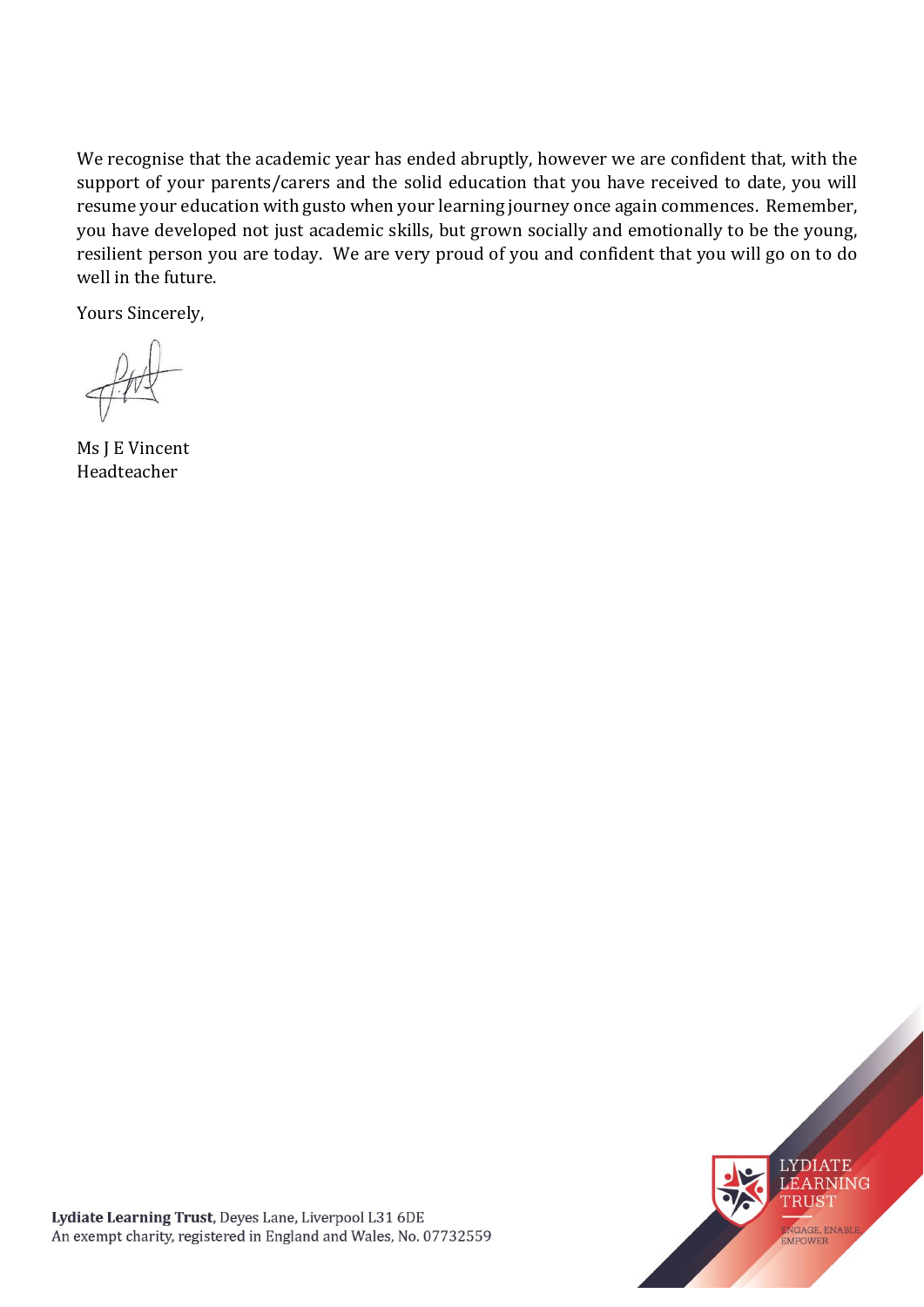### **Information from Examination Boards on the Grading of GCSEs, A Levels and Technical Qualifications Summer 2020 (21 March 2020)**

#### AQA Guidance – GCSEs and A Levels

- Regulators will develop and set out a process that will provide a calculated grade to each student which reflects their performance as fairly as possible and will work with us and the other exam boards to ensure this is consistently applied for all students.
- Exam boards will be asking teachers, who know their students well, to submit their judgement about the grade that they believe the student would have received if exams had gone ahead.
- To produce this, teachers will be asked to take into account a range of evidence and data including performance on mock exams and non-exam assessment. Clear guidance on how to do this fairly and robustly will be provided to schools and colleges soon.
- Exam boards will then combine this information with other relevant data, including prior attainment, and use this information to produce a calculated grade for each student, which will be a best assessment of the work they have put in.
- Regulators and exam boards will be discussing with teachers' representatives before finalising the approach, to ensure that it's as fair as possible. More information will be provided as soon as possible.
- The aim is to provide these calculated grades to students before the end of July.
- These grades will be indistinguishable from those provided in other years.
- We'll also aim to ensure that the distribution of grades follows a similar pattern to that in other years, so that this year's students aren't disadvantaged.
- Students will be able to appeal their grades if they don't believe the right process has been followed.
- There will also be an option to sit exams early in the next academic year for any students who wish to – and students can also choose to sit exams next summer.

### **Pearson (Edexcel) Guidance – GCSEs, A Levels and Vocational / Technical Qualifications**

We welcome the principles being used for the assessment and believe they will deliver fair outcomes. It's important that professional teacher judgements are taken into account, that a wide range of evidence is used and that there will be a clear appeals process. Students that prefer to sit a paper later in the year will also have the opportunity to do so.

For our BTEC vocational qualifications, we feel confident we can award grades for students finishing this academic year by working closely with teachers to collate completed student grades, taking into account student progress on assignments and course work to date and by sampling and verifying student work. Again, we are working to understand the implications of the current context for BTECs and other applied general qualifications and will communicate with learners as soon as we can.

> **LYDIATE LEARNING** TRUST

NGAGE, ENABLE

FMPOWEE